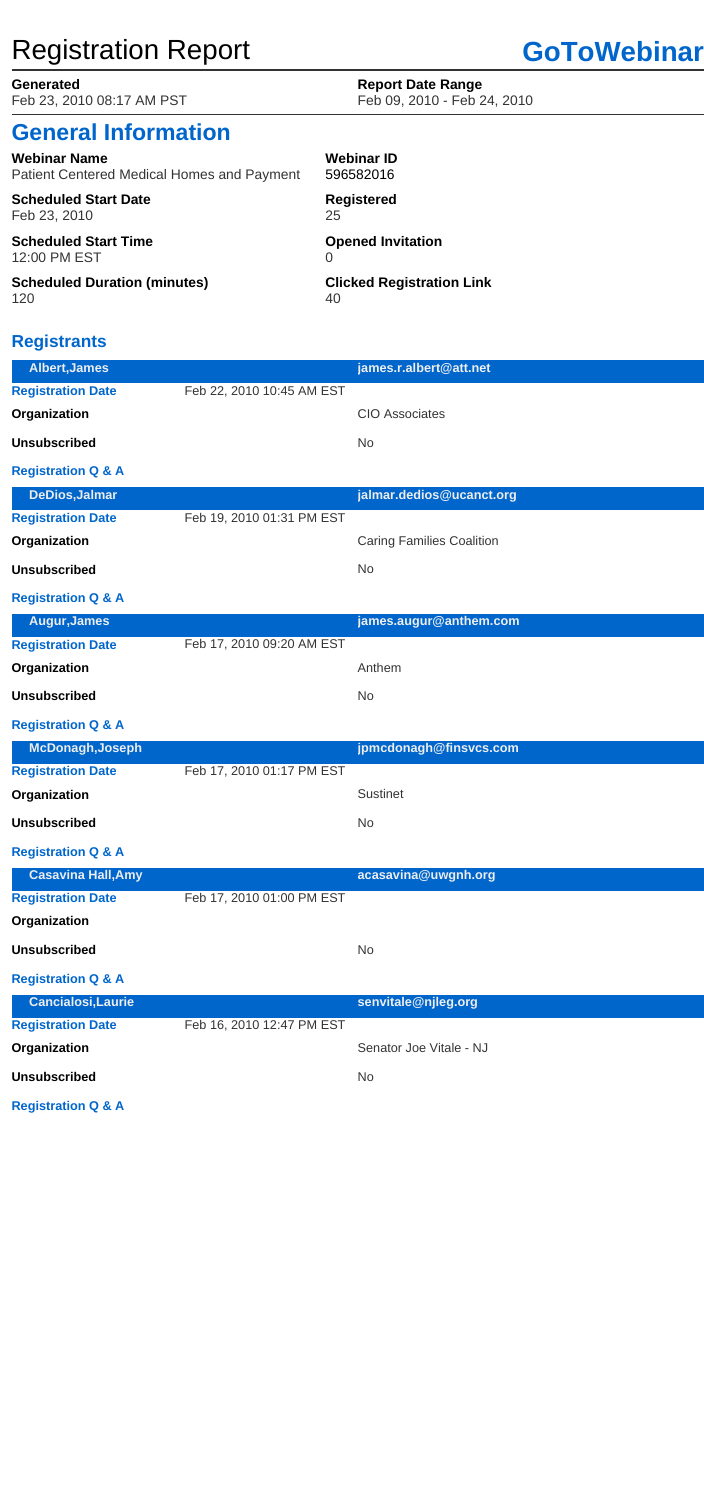| <b>Hinds-Ayala, Africka</b>   |                           | as.hinds-ayala@ct.gov                 |
|-------------------------------|---------------------------|---------------------------------------|
| <b>Registration Date</b>      | Feb 16, 2010 09:56 AM EST |                                       |
| Organization                  |                           | Office of the Healthcare Advocate     |
| <b>Unsubscribed</b>           |                           | <b>No</b>                             |
| <b>Registration Q &amp; A</b> |                           |                                       |
| <b>Haddad, Kimberly</b>       |                           | kimberly.haddad@state.ma.us           |
| <b>Registration Date</b>      | Feb 16, 2010 01:22 PM EST |                                       |
| Organization                  |                           | Office of Senator Richard T. Moore    |
| <b>Unsubscribed</b>           |                           | <b>No</b>                             |
| <b>Registration Q &amp; A</b> |                           |                                       |
| Douglass, Joanna              |                           | douglass@uchc.edu                     |
| <b>Registration Date</b>      | Feb 15, 2010 11:11 AM EST |                                       |
| Organization                  |                           | <b>Connecticut Health Foundation</b>  |
| <b>Unsubscribed</b>           |                           | <b>No</b>                             |
| <b>Registration Q &amp; A</b> |                           |                                       |
| <b>Sperry, Dean</b>           |                           | dean.sperry@equityhealthpartners.com  |
| <b>Registration Date</b>      | Feb 15, 2010 10:38 AM EST |                                       |
| Organization                  |                           | <b>Equity Health Partners</b>         |
| <b>Unsubscribed</b>           |                           | <b>No</b>                             |
| <b>Registration Q &amp; A</b> |                           |                                       |
| <b>Smanik, Robert</b>         |                           | rsmanik@daykimball.org                |
| <b>Registration Date</b>      | Feb 15, 2010 02:41 PM EST |                                       |
| Organization                  |                           | Day Kimball Hospital                  |
| <b>Unsubscribed</b>           |                           | <b>No</b>                             |
| <b>Registration Q &amp; A</b> |                           |                                       |
| Kelly, Sylvia                 |                           | skelly@chnct.org                      |
| <b>Registration Date</b>      | Feb 12, 2010 11:48 AM EST |                                       |
| Organization                  |                           | <b>Community Health Network of Ct</b> |
| <b>Unsubscribed</b>           |                           | <b>No</b>                             |
| <b>Registration Q &amp; A</b> |                           |                                       |
| <b>Duenas, Richard</b>        |                           | rickduenas@msn.com                    |
| <b>Registration Date</b>      | Feb 12, 2010 11:35 AM EST |                                       |
| Organization                  |                           | <b>CT Chiropractic Association</b>    |
| <b>Unsubscribed</b>           |                           | <b>No</b>                             |
| <b>Registration Q &amp; A</b> |                           |                                       |
| <b>Cannella, Lisa</b>         |                           | Icannella@cancercare.org              |
| <b>Registration Date</b>      | Feb 12, 2010 08:34 AM EST |                                       |
| Organization                  |                           | CancerCare                            |
| <b>Unsubscribed</b>           |                           | <b>No</b>                             |
| <b>Registration Q &amp; A</b> |                           |                                       |

| Terranova, Jody               |                           | jodyterranova@hotmail.com |
|-------------------------------|---------------------------|---------------------------|
| <b>Registration Date</b>      | Feb 12, 2010 08:20 AM EST |                           |
| Organization                  |                           |                           |
| <b>Unsubscribed</b>           |                           | <b>No</b>                 |
| <b>Registration Q &amp; A</b> |                           |                           |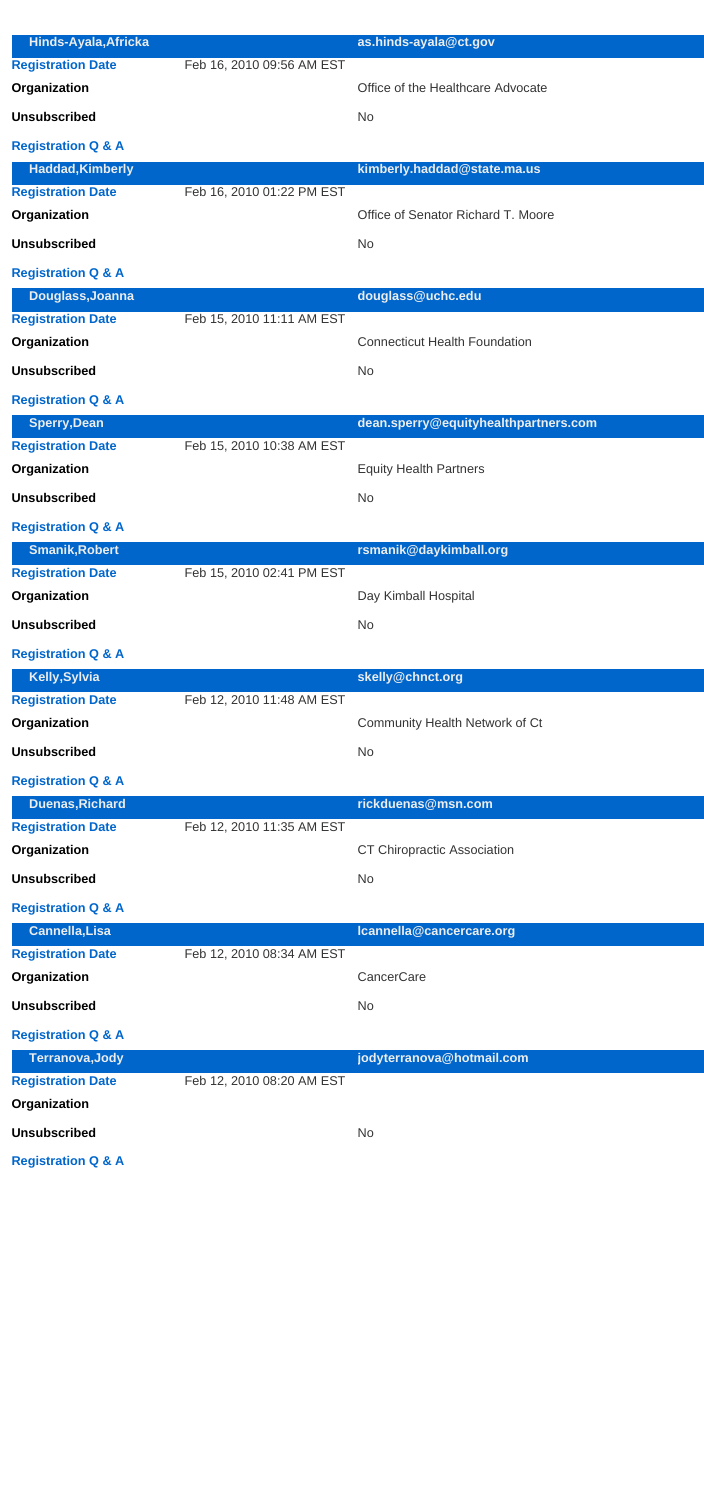| <b>Whittaker, Mary</b>        |                           | mary.whittaker@carefirst.com                |
|-------------------------------|---------------------------|---------------------------------------------|
| <b>Registration Date</b>      | Feb 12, 2010 06:57 AM EST |                                             |
| Organization                  |                           | <b>CareFirst</b>                            |
| <b>Unsubscribed</b>           |                           | <b>No</b>                                   |
|                               |                           |                                             |
| <b>Registration Q &amp; A</b> |                           |                                             |
| <b>Flinter, Margaret</b>      |                           | flintem@chc1.com                            |
| <b>Registration Date</b>      | Feb 12, 2010 03:39 PM EST |                                             |
| Organization                  |                           | Community Health Center Inc.                |
| <b>Unsubscribed</b>           |                           | <b>No</b>                                   |
| <b>Registration Q &amp; A</b> |                           |                                             |
| <b>Eddleman, Jettie</b>       |                           | missjettie@gmail.com                        |
| <b>Registration Date</b>      | Feb 11, 2010 07:49 PM EST |                                             |
| Organization                  |                           | <b>Girling Corporate Clinical Resources</b> |
| <b>Unsubscribed</b>           |                           | <b>No</b>                                   |
| <b>Registration Q &amp; A</b> |                           |                                             |
| <b>Thornton, Domenique</b>    |                           | dthornton@mhact.org                         |
| <b>Registration Date</b>      | Feb 11, 2010 05:41 PM EST |                                             |
| Organization                  |                           | Mental Health Association of CT             |
| <b>Unsubscribed</b>           |                           | <b>No</b>                                   |
| <b>Registration Q &amp; A</b> |                           |                                             |
| <b>Meyers, Judith</b>         |                           | meyers@adp.uchc.edu                         |
| <b>Registration Date</b>      | Feb 11, 2010 05:29 PM EST |                                             |
| Organization                  |                           | <b>CHDI</b>                                 |
| <b>Unsubscribed</b>           |                           | <b>No</b>                                   |
| <b>Registration Q &amp; A</b> |                           |                                             |
| Jaff, Jennifer                |                           | patient_advocate@sbcglobal.net              |
| <b>Registration Date</b>      | Feb 11, 2010 04:54 PM EST |                                             |
| Organization                  |                           | Advocacy for Patients with Chronic Illness  |
| <b>Unsubscribed</b>           |                           | <b>No</b>                                   |
| <b>Registration Q &amp; A</b> |                           |                                             |
| <b>Smith, Maureen</b>         |                           | maureen.smith@ct.gov                        |
| <b>Registration Date</b>      | Feb 11, 2010 04:48 PM EST |                                             |
| Organization                  |                           | The Office of The Healthcare Advocate       |
| <b>Unsubscribed</b>           |                           | <b>No</b>                                   |
| <b>Registration Q &amp; A</b> |                           |                                             |
| <b>Borton, Mark</b>           |                           | mark.borton@equityhealthpartners.com        |
| <b>Registration Date</b>      | Feb 11, 2010 04:47 PM EST |                                             |
| Organization                  |                           | <b>EHP</b>                                  |
| <b>Unsubscribed</b>           |                           | <b>No</b>                                   |
| <b>Registration Q &amp; A</b> |                           |                                             |

| Lalime, Ken                   |                           | klalime@csms-ipa.com |
|-------------------------------|---------------------------|----------------------|
| <b>Registration Date</b>      | Feb 11, 2010 04:44 PM EST |                      |
| Organization                  |                           | <b>CSMS-IPA</b>      |
| <b>Unsubscribed</b>           |                           | No.                  |
| <b>Registration Q &amp; A</b> |                           |                      |